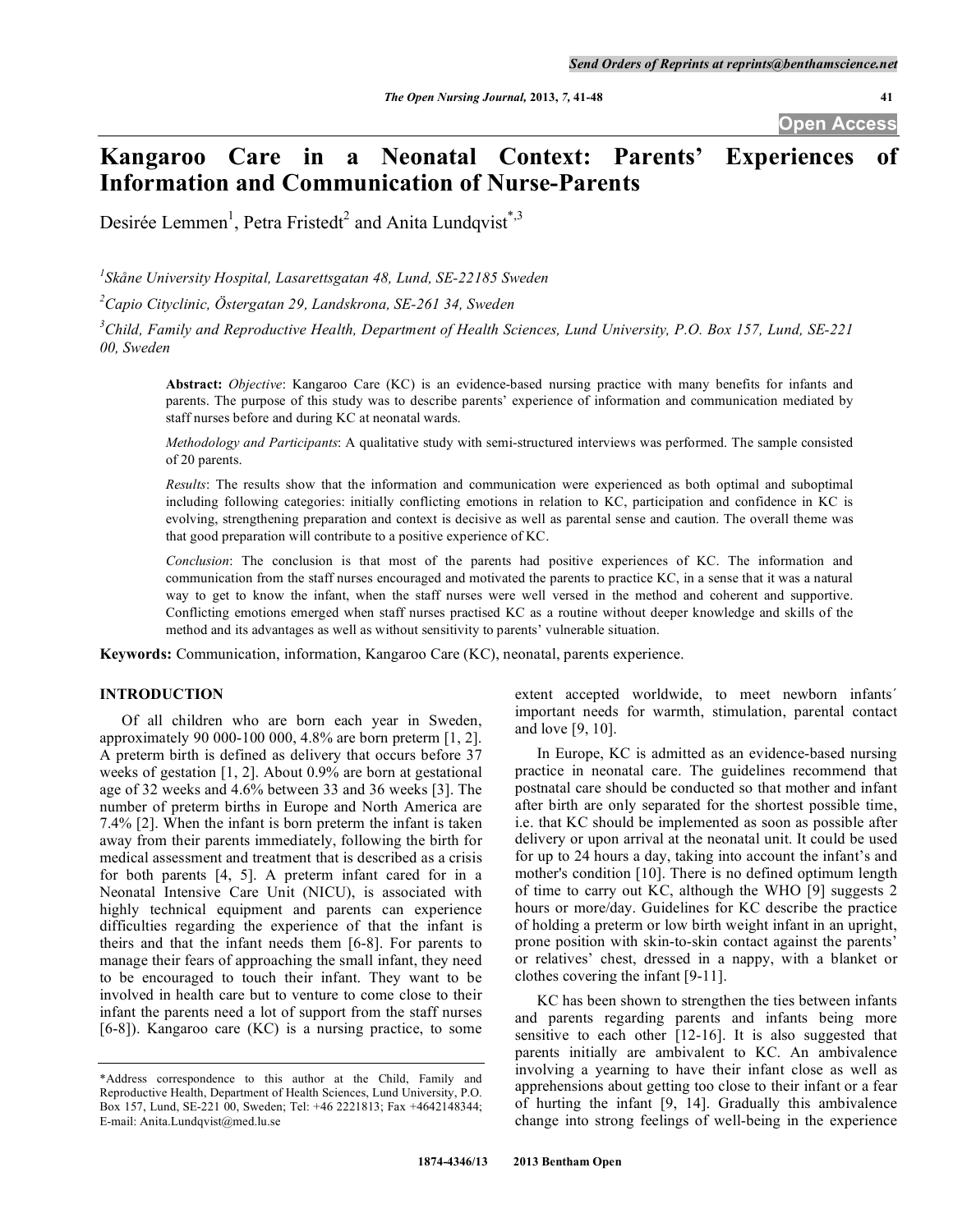of that KC was something simple and natural, a deep feeling that was hard to put into words [14, 17]. The bonding between parents and infant increased as KC had been provided repeatedly. The parents got a feeling of being able to provide warmth and closeness and experienced that they became involved in the care of their infant [12-16]. KC also developed a sensitivity to the infants signals and active parenting [12-19].

 KC's impact on the mother has been shown to decrease depressive tendencies as well as that if the method was applied daily the mothers' stress was reduced [18]. Fathers who applied KC directly after the infant was delivered by a caesarean section became more sensitive to the infant's behavioural signals i.e. the infant cried less, showed more searching and craving activity, as well as increased alertness [20]. Fathers who applied KC at the NICU experienced that it promoted their obvious role in the infant's care. The perception was that they were important in the care of the infant and acting as a primary caregiver [16].

 KC also has positive effects on the preterm infant, i.e. improved sleep and brain development as well as less pain responses [21, 22], earlier initiation of breast feeding [7, 23] and becomes easier to settle [16]. A meta-analysis showed that KC also significantly reduces mortality among infants with a birth weight < 2000g and reduces morbidity of major illness, especially caused by infections [24].

 Information about the infant's condition and procedures in the neonatal unit as well as the care of the infant are requirements that need to be met for parents to feel comfortable with KC [8, 13]. Mothers have an essential need for nurses to guide the KC experience [15, 19] to allay their anxiety about handling the infant and to promote confidence in using KC [12]. They also need support for KC with encouragement, teaching, and planning from staff nurses [19]. Some mothers experienced that they had not received enough information about KC and others experienced the information as being too extensive, with difficulties recollecting the information. The attitude of staff nurses during KC were sometimes negative that made mothers doubtful [17]. Being offered options of asking other persons to participate in the provision of KC at the NICU was also inadequate and staff nurses lacked sensitivity to mothers' needs and wishes regarding KC [15]. Fathers experienced that staff members made conflicting statements and displayed conflicting behaviour leading to a worry about which KC rules would apply during the next shift or what was expected of them as fathers. Communication between staff nurses and between work shifts was perceived as poor. This was associated with giving the fathers a feeling of uncertainty to perform certain aspects of the infant's care and difficulty in controlling the infant and feel comfortable in the situation [16].

 The purpose of this study was to describe parents' experience of information and communication mediated by health care staff before and during KC at neonatal units.

## **MATERIALS AND METHODOLOGY**

 A qualitative design was employed i.e. a reflection of the researcher's desire to have the inquiry based on the realities of those under study [25]. The overall aim was to produce condensed and brief descriptions of the parents' experiences of KC especially regarding information and communication during the hospital stay when having given birth to a preterm infant.

#### **Setting**

 The study was performed at three hospitals in southern Sweden of which one carry out neonatal care level IV (University hospital with fully developed intensive care) and the two other hospitals at level III (County hospitals with partial neonatal intensive care [26]). KC was introduced as a care method in all hospitals. Included in the study were healthy primi- and multiparous women and their cohabitants.

#### **Participants**

The women should have delivered an infant,  $24 + 0$  to 35+0 gestational weeks, who did not have a life-threatening condition and the informants having a good knowledge of the Swedish language. The mothers and fathers, who had experienced KC from birth to discharge during the period March to December, 2009, were invited to participate in the study. After the infants discharge from the hospital the parents who had consented to participate were approached by a phone call and asked if they still agreed to participate: a time and place for the interview was reserved. Twelve families chose to participate in the study. The participating families represented fifteen neonates while three of the families had given birth to twins. Four of the fathers declined participation because of lack of time. In five of the twelve families, one parent (three mothers and two fathers), did not have Swedish as their native language but had good knowledge in Swedish. The foreign-born came from Denmark, Germany, Montenegro, Norway and United Kingdom. Out of the families five had stayed at more than one hospital due to the fact, that the infant needed level IV care or that the delivery started when the parents were away from home. The infants' gestational age ranged from  $24 + 5$ to  $34 + 4$  (M =  $30 + 5$ ) including one infant  $24+5$ ,  $25+5$ , 32+3, 33+2, 33+5, 34+5 and three infants 28+0 as well as two infants 33+0, 33+1, representing six girls and nine boys.

#### **Data Collection**

 The authors who collected the data (the first and second author) were registered nurses and mothers of small and older children and had worked in neonatal units a few years where KC was introduced. The third author has extensive experience of work and research with infants and parents. During the interviews the authors strived to maintain an open, reflective stance, suppressing the own experience by posing open questions and seeking clarification of what was expressed by the parents by an open atmosphere. The interviews lasted 20 to 75 minutes. Eleven of the interviews were conducted by the two authors and one interview was conducted by one author due to interview time being modified by the family on short notice. All interviews were tape-recorded and transcribed verbatim.

 The participants had been discharged/released from the neonatal unit between one to four weeks prior to the time of the interview. The main topics during the interviews were: Staff information and communication with parents before and during provision of KC and the feeling of holding their infant skin-to-skin. All interviews took place in the family home and mothers and fathers were interviewed together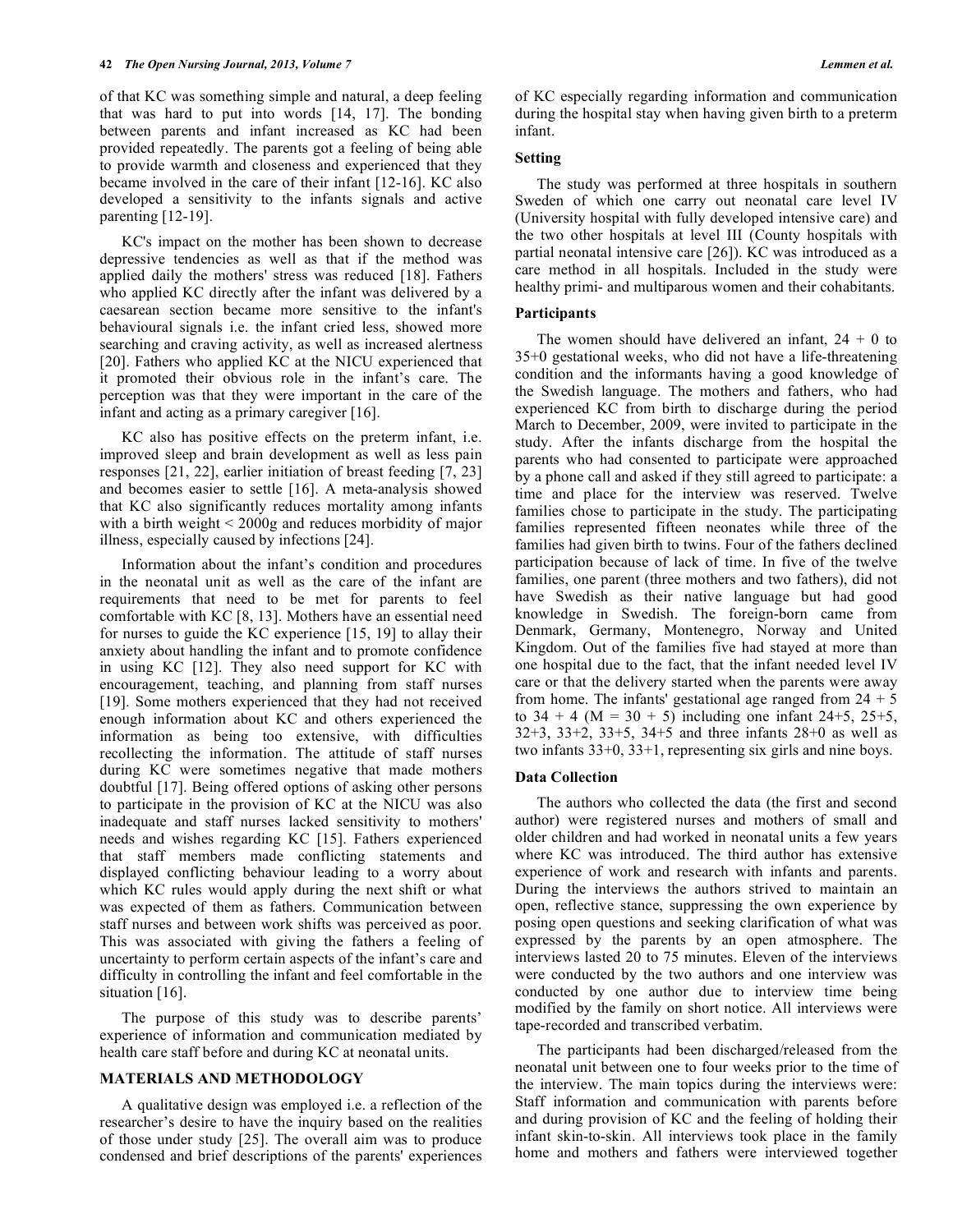while the mother was interviewed alone when the father could not attend due to time constraint. All was according to the parents' wishes.

#### **Data Analysis**

 The transcribed interviews were analysed by a modified content analysis on the basis of Graneheim and Lundman [27] but modified according to the below description. Initially, all interview texts were read several times to get a general impression. The interview texts concerning the birth were not included in the analysis. The interview texts were divided into meaning units i.e. words, sentences or paragraphs containing aspects related to each other through their content and context [27]. The meaning units were condensed i.e. a process of shortening while still preserving the core and abstracted to codes. The codes were placed under each other for information and communication before and during the KC and thereafter sorted based on similarities, differences and patterns that formed subcategories. The sub-categories that emerged were: no information/communication; good information/communication; consistent and inconsistent information/communication; and positive emotions, negative emotions and strengthened parents-infant connection while providing KC. The subcategories were joined into categories of similar nature i.e. a group of content that shares a commonality [28]. The final step in the analysis was to interpret the contents of the subcategories to show the underlying meaning of the interviewees´ narratives and to deepen the understanding. This resulted in four categories and one overall theme (Table **1**). Finally, the interview texts were read again to make sure that the overall theme and the categories covered the interview texts. Discussion among the authors continued throughout the whole analysis process until agreement was reached. The study was also critically examined in seminars with fellow students and researchers.

#### **Ethical Considerations**

 The study was conducted in accordance with ethical guidelines regarding the information and consent requirement, confidentiality and data protection [29]. Participants were informed that participation was completely voluntary, and without affecting any eventual further contact with the neonatal care unit and that participation could be discontinued at any time without cause. All participants signed a consent form. If families during the interviews were perceived to have a need to further process their experiences from the neonatal care was a counsellor at each neonatal unit available. The study was approached by The Advisory Committee for Research Ethics in Health Education, Department of Health and Sciences, Faculty of Medicine, Lund University, Sweden, (53-09).

#### **RESULTS**

 From the content analysis of interview data following categories and theme emerged. The four categories identified for information and communication were: Initially Conflicting Emotions in relation to KC, Preparation and Confidence in KC is Evolving, Strengthening Preparation and Context is Decisive, and finally Parental sense and caution. The overall theme was: Good verbal and practical preparation will contribute to a positive experience of KC.

#### **Initially Conflicting Emotions in Relation to KC**

 When labour unexpectedly started too early, the neonatal nurse, who was called to the maternity ward, sometimes provided information on KC before birth. Such information gave conflicting emotions because it gave a sense of being prepared for what would happen when the infant was born. It was also perceived as unimportant information because the parents were only interested in whether the infant would survive, or not.

> *"...My experience told me this [KC] was not right ... so before caesarean section [in the meeting with a neonatal nurse], I was worried about it …"* (F8, Dad).

 All parents did not remember if they received any information about KC. Initially it was given so much information, making it impossible to remember everything.

 Some parents initially upon arrival at the neonatal unit, got information about that KC was a method that was provided at the unit and that it involved that parents had to

| <b>Meaning Unit</b>                                                                                                                                                                                                                                                                                 | Condensation                                                                                                                                                                                   | Code                                      | Category                                                           | <b>Overall Theme</b>                                                                           |
|-----------------------------------------------------------------------------------------------------------------------------------------------------------------------------------------------------------------------------------------------------------------------------------------------------|------------------------------------------------------------------------------------------------------------------------------------------------------------------------------------------------|-------------------------------------------|--------------------------------------------------------------------|------------------------------------------------------------------------------------------------|
| Ah, at first they said, "Yes, but now it's<br>probably time to start kangaroo care"<br>So  they said only that it was just a good<br>thing  we should do it as they did it in the<br>ward  then I thought what? What is it?                                                                         | Got the call to start kangaroo<br>care but did not understand<br>what it was. Would do it<br>because it seemed to be a good<br>thing to do.                                                    | No information<br>and no<br>communication | Gradually<br>participation and<br>confidence in KC<br>was evolving | Good verbal and practical<br>contribution will<br>contribute to a positive<br>experience of KC |
| it was not that much, if one considers,<br>explanation of kangaroo care. I remembered<br>that I had seen a Kangaroo Care picture on<br>the wall in the ward. It was just a natural<br>image, a baby's skin to skin with the parent<br>it felt quite OK.  I thought it was<br>natural and not wrong. | Not much explanation about<br>what KC meant or was good<br>for. The parent had seen a<br>picture with the heading KC in<br>the ward. Found KC as a<br>natural way of caring for the<br>infant. | No information<br>and<br>Communication    | Gradually<br>participation and<br>confidence in KC<br>was evolving | Good verbal and practical<br>contribution will<br>contribute to a positive<br>experience of KC |
| It was almost as if I wanted to ask, but did<br>not ask  maybe they forgot to tell about<br>KC because they are working with it all the<br>time, or because they were so busy                                                                                                                       | The parents wished they had<br>got a question about if they<br>knew what KC was. The<br>parents had patience with the<br>lack of communication.                                                | No.<br>communication                      | Strengthening<br>preparation and<br>context is decisive.           | Good verbal and practical<br>contribution will<br>contribute to a positive<br>experience of KC |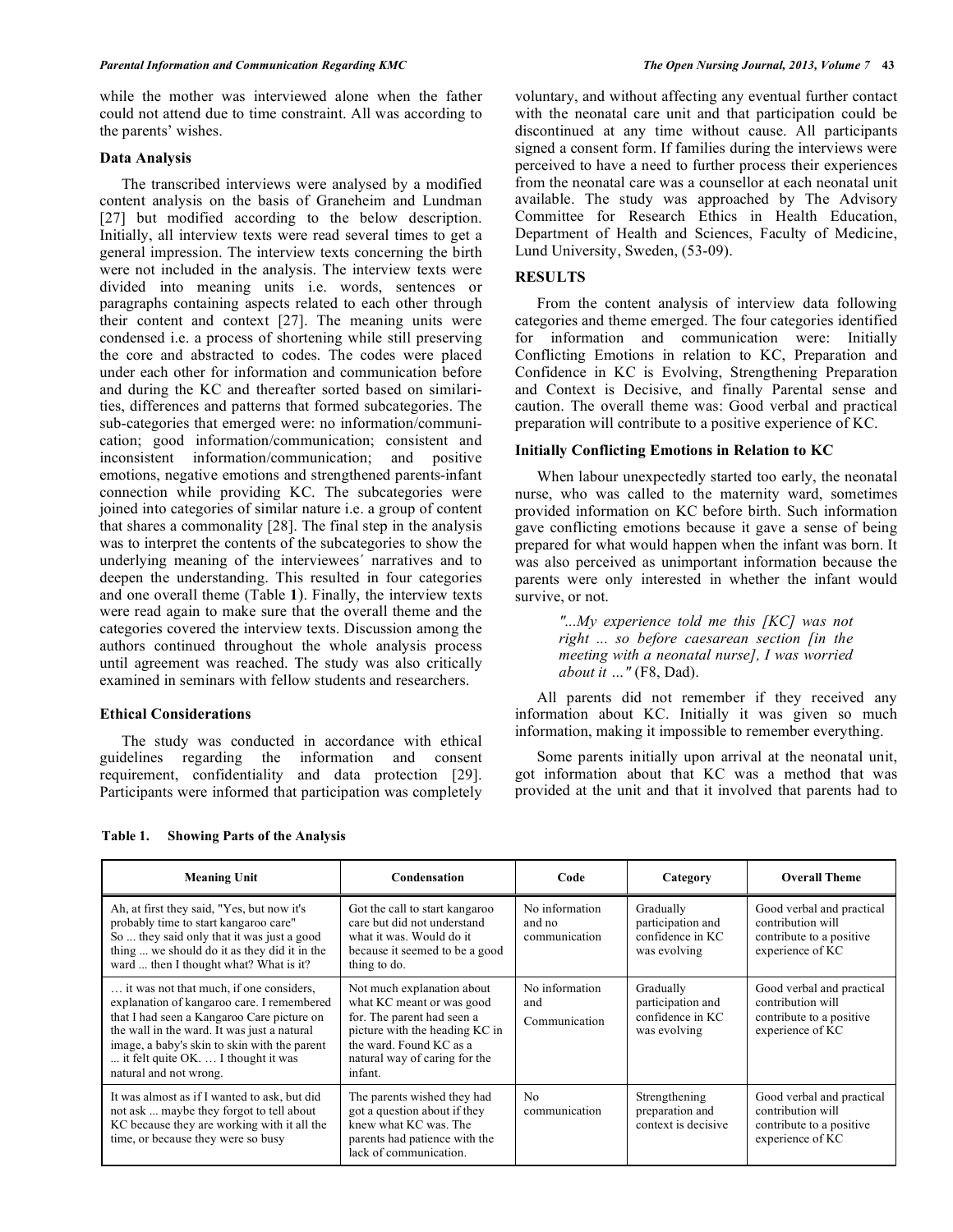have their infant skin-to-skin on their chest. After a few days they got more in-depth information including for example KC's promotion of the infant's natural temperature regulation, the parents-infant connection, and the mother's breast milk production. The parents experienced that they gradually became familiar with KC and got their questions answered leading to a desire to be involved in the care of their infant. With this information parents experienced that KC was quite natural i.e. just as they had planned to care for their newborn infant.

> *"[Information about] KC … did that KC seemed quite natural ... just right ... not something strange for us to do …"* (F2, Mom and Dad).

 Some parents were convinced that they had not received any information about KC, but merely an insistence on holding their infant skin-to-skin on their bare chest. The parents wanted to get close to their infant but there were conflicting feelings towards the abrupt way to approach the infant. The experience was that the staff nurses did not understand the parent's concern about whether the infant would survive and the concern about the preterm birth.

> *"No, but it was uh ... just so you can take your clothes off, so you can put on this shirt, you should have her skin-to-skin ..."* (F11, Dad).

> *"… It was a bit terrifying and I thought shall we take him out [of the incubator]? But of course that is what you want as a mother, you want to take him out. But it's just that the shock and so, can fold first …"* (F10, Mom).

 One couple of parents recalled that they were involved in decision making about providing KC for their infant, while the other parents could not remember if they got such a question, or not. When information about the KC was given without the staff nurses being able to answer parent's questions the feeling appeared that it was a method that was "in" at the moment.

> *"… seemed a bit like one of those trendy thing, as well ... as a recent weight loss method ... here we go Atkinson now we are doing something else and so here we go ... no without mentioning that KC was conceived and tested. Important to obtain this information as well …"* (F2 Mom and Dad).

#### **Participation and Confidence in KC is Evolving**

 The parents had experienced that KC was a nursing practice that staff nurses at the various hospitals applied. Satisfaction with KC was highest among parents in one of the hospital where the parents had experienced that KC was well established among all staff nurses i.e. all were familiar with the method's context, benefits and practise. The verbal information was given with enthusiasm and the information and communication were fully consistent, no matter which staff nurse talked with parents, and the parents got answers to their questions. The parents also received written information about KC and there were posters about KC on the unit.

*" ... All [staff] had the same attitude towards it [KC] … and it's important for us parents ..."*  (F2, Dad).

 At the other two hospitals the staff nurses were perceived as not consistent in terms of information and provision of KC. The information and communication was poor and the nursing staff's focus had been that the parents would have their infant skin-to-skin with no further explanation. The experience was that each of the staff nurses had their way of working with KC. When the parents asked questions about KC they received vague and conflicting answers. The staff nurses' approach was tolerated of the parents and KC was provided, on the grounds that there were many infants on the ward and the staff nurses seemed overworked. Another reason for the tolerance was that it was vacation time and the parents concluded that agency nurses were on service, so hence the conflicting communication. Despite the staff nurses' ignorance of KC all parents experienced great confidence to the staff nurses when it came to the medical and nursing care of their infant. The staff invited the parents to participate in the care by performing tube feeding, diaper change, turning the infant in the bed/incubator, getting the infant to settle down, etc. and this was very satisfying for the parents.

> *" ... There was no consistent approach [in the information and communication of KC] ... or a common way of thinking ... it was a lot of thoughts and thinking ... conflicting advice ... it came through of the kangaroo method ..."*  (F6, Mom).

 Sometimes the staff nurses were aware of that parents might have received vague and conflicting information and communication about KC. In this situation the parents were recommended to converse with the contact nurse assigned to them.

> *"… And that's a good thought ... that you stick to a few people … so that it is not such a mess ..."* (F8, Mom).

### **Strengthening Preparation and Context is Decisive**

 Parents' sense of KC was strengthened when the staff nurses communicated with the parents before the KC holding by preparing the infant so that KC would become a quiet moment, as the parents wished for. Above all, the mothers wanted help with the preparations of the infant, when KC was first implemented. When not receiving any information about the preparations the parents observed how the staff was preparing the infant and learned to do it by themselves. The preparations that were considered important were that the infant should not require a diaper change or examinations during the time allocated to KC due to a desire to get privacy during KC.

 Parents experienced a disappointment over not receiving information about KC's important physiological effects regarding to prevent complications for the infant. They demanded that if there was no time for verbal information and communication about KC, there should be written information. Such information also would have facilitated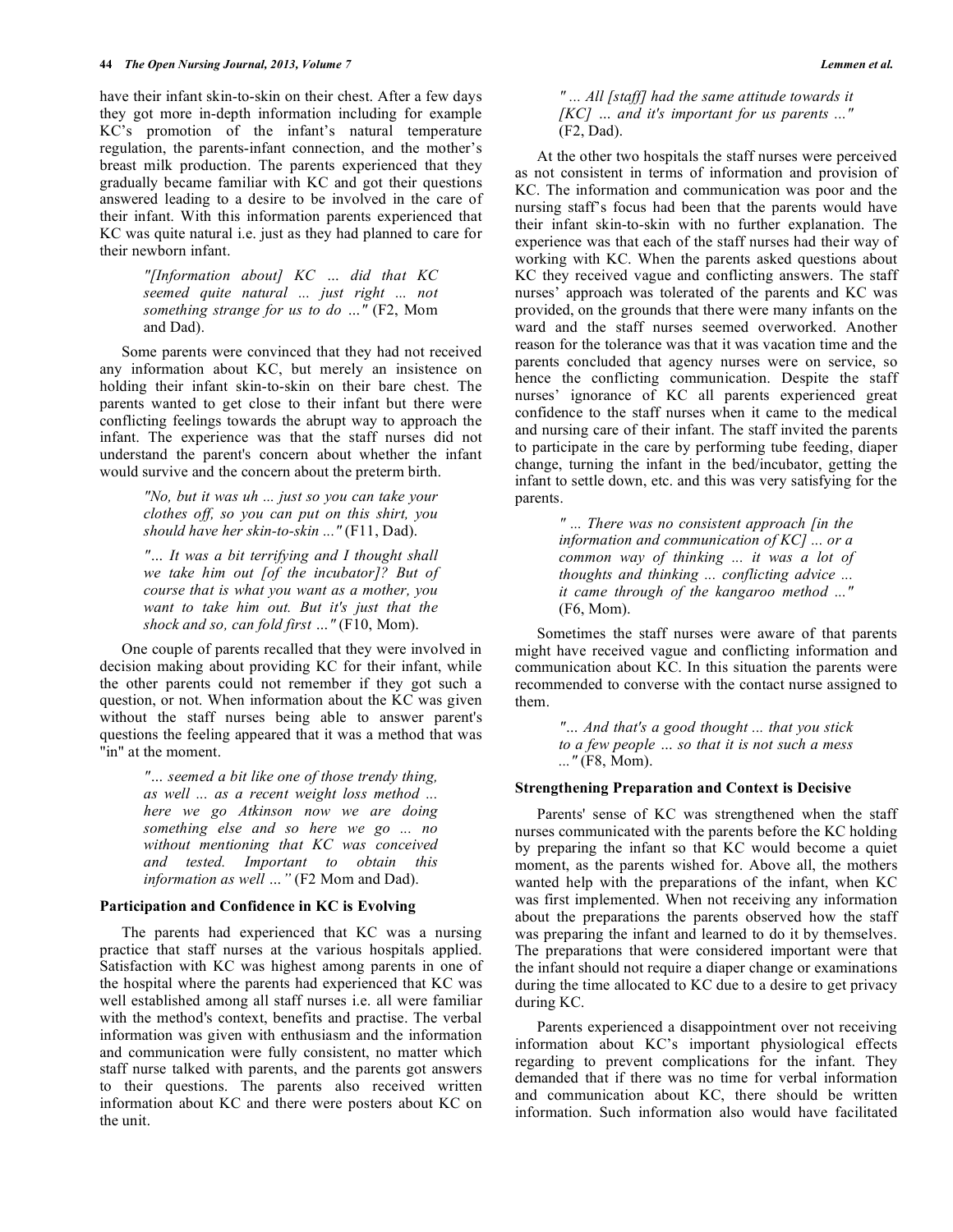the parents understanding of what was expected of them as parents.

> *"... When they [the staff] take it [KC] seriously ... it helps of course that I take it seriously too and not just because it is cosy, but because it is medically important as well ..."* (F12, Mom).

 In order to make KC to a positive moment for the parents they had wished that the staff had planned KC carefully as KC sometimes included several hours of holding the infant. They wanted information about the importance of having eaten before, been to the toilet, having something to drink at hand and above all a comfortable chair to sit in, which was not always available. Some fathers thought it was tedious to implement KC for several hours at a stretch, but solved it by reading a book or going to sleep.

 The information and communication was at times directed only to the mother and the father had felt excluded. These fathers described it as the staff minimized the father's role. When the information and communication was addressed to both parents fathers felt that they were important too for the infant.

> *" … KC gave a special feeling ... one became more a part of it all ... yes it was special … .for me as a dad to got to be like that ... all by yourself ... you did something ... than if we just sat and slept [during the KC implementation] ..."* (F11, Dad).

 Some families received care at more than one hospital due to that the infant was born when the family was not in their home community at the time delivery or the infant needed treatment at a level IV hospital. When the infant later on was transferred to the neonatal unit to which the family's place of residence belonged, the parents experienced that the staff nurses at that hospital had other routines for KC. No information was given of how the routines for KC were at that hospital and there was no communication regarding the parents KC provision prior to transfer. Parents lost their own faith to provide KC in a sense of insecurity when staff nurses did not confirm or did confirm parents' KC provision.

> " *... no one said anything ... so directly [about KC]… but we felt ... we're doing something wrong … it felt pretty uncomfortable ..."* (F3, Mom).

# **Parental Sense and Caution**

 The shock and sadness of not having carried the infant full term, was tough for most mothers. When maternal connection to the infant after birth, did not emerge, that led to self-blame, depression and guilt. For these mothers KC was not always a positive and maternal connection did not appear. The KC-time instead became a routine, which only was done almost mechanically. These mothers were yet of the opinion that KC had been a support for them. Maternal feelings evolved gradually.

> *"If all the emotions are not there then you just cannot bother at all times ... I did not love my child as I do now … that how it was ... it [KC] became routine in fact ..."* (F3, Mom).

*"... It [KC] was probably a good deal because you had to sit close ... was left in peace ...presumably it became apparent [that it was my infant] ..."* (F12, Mom).

 The parents were surprised that they could have their infant skin-to-skin as soon after birth. When they provided KC for the first time most often a feeling appeared that they had become parents. The parents wanted to share this feeling and expressed that all new parents would have the opportunity to KC.

> *" ... Everyone should be supposed to come in to the neo-unit [laughs] a turn [and sit kangaroo] before going home [laughs] because that is all positive ..."* (F1, Mom).

 Parents felt that the small infant was fragile and the medical devices that were linked to the infant were frightening. They feared to harm the infant during KC holding, which was manifested in being reluctant to move their body with the risk that tubes would disconnect from the infant's body or that monitor devices would start alarming and cause distress to the infant. Along with each medical device that was discontinued it became cosier and calmer to provide KC. It was important that there were staff available if something would happen.

> *"I [the nurse] am sitting here and you [the mother] may be very calm, because this cannot go wrong ..."* (F6, Mom).

> *"To hold my baby [KC] for the first time for real and like to feel his warmth, you felt his fingers, he like touched one ... then you become so happy ... my tears flowed almost constantly during the skin-to-skin holding ..."*  (F4, Mom).

 Most of the mothers experienced KC as more positive if the father was also present, because then it became an intimate family moment, on the other hand a few mothers experienced that the feeling of closeness to the infant was strengthened if the father was not present. One father had applied KC first when the birth was by Caesarean section and twins were born, where one infant's condition was stable and KC could be applied before the mother recovered. In this situation the mother experienced dissatisfaction with that the father initially had a deeper connection to the infant then the mother had.

### **The Overall Theme**

## *Good Verbal and Practical Preparation will Contribute to a Positive Experience of KC*

 The parents lived in chaos and found it difficult to take in information and communicate with the issues in terms of KC. As information and communication on KC was clear, given with commitment and the staff nurses were safe and unanimous in applying the method, the experience of KC resulted in a strongly positive experience. Providing KC was perceived by most parents as a natural way to embrace the infant because they longed to get close to their infant. When staff was perceived to have limited knowledge about the method and did not provide consistent information and were not able to answer parents' questions about KC parents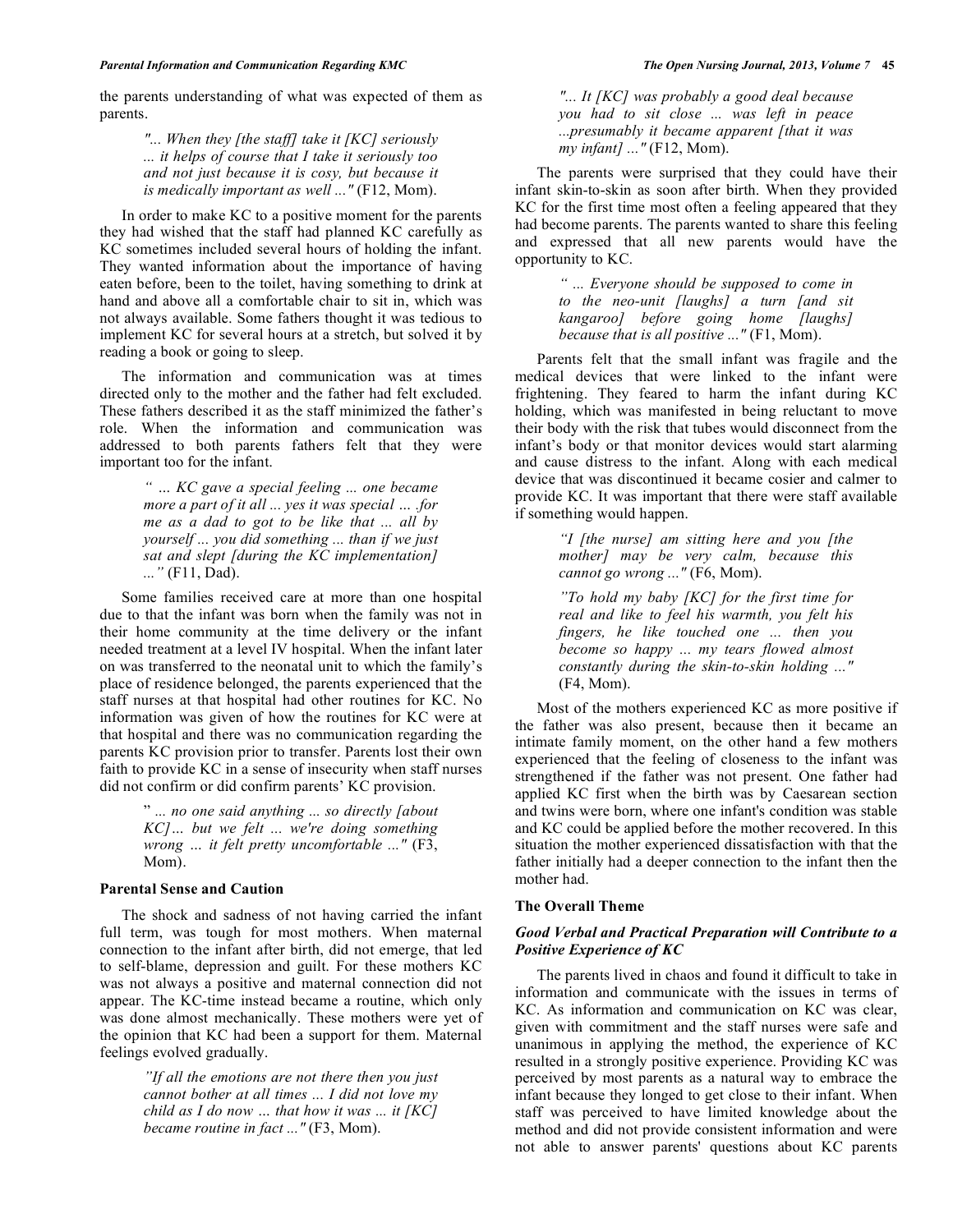applied KC anyway and the feeling of KC was even then positive. Some parents did not immediately have a positive experience of KC as parental feeling did not appear during KC holding. The feeling was that the parents needed greater attention and guidance from the staff to gradually overcome their ambivalent feelings for their infant. If KC would be perceived positively or not was dependent on the infant's medical condition, the father's presence or not presence at the ward, his support of the mother as well as that the staff was available during the KC provision.

## **DISCUSSION OF RESULTS AND CLINICAL IMPLICATIONS**

 This study examines parents' experiences of information and communication mediated by health care staff before and during KC at neonatal units. Investigating this is important as it may differ from what the staff nurses believe that parents want and need, and what parents really want and need for being able to provide KC.

 When information about KC is given before birth, conflicting emotions emerge given that parents are in shock and their anxiety over whether their infant will survive is the focus for the parents. Most importantly in this moment is that the staff nurses show sensitivity to the vulnerable situation that parents find themselves in. Similar results are shown in Lundqvist, Hellström and Hallström [6] where the fathers of preterm infants, who are cared for in NICU, find it difficult to take in information about the care of their infant as they found themselves living in an unreality when the infant was born preterm. All parents in our study do not remember if they got any information about KC at all.

 At one of the hospitals, parents experience that there is a clear strategy and implementation of KC and the parents feel safe with KC and feel trust in staff nurses. The staff seem to have received formal training as all information and communication are consistent between staff and it is handed out leaflets to parents together with that there are posters in the department showing that KC is implemented at the unit. In our study the parents experience are that preparation strengthening the parental role as well as that the environment is prepared for KC to make it possible to come close to the infant. WHO [9] state that every health care facility that implements KC should develop written policy and guidelines that incorporate clear criteria for selection, monitoring and evaluation. Nykvist *et al*. [10] describe the evidence based recommendations for KC regarding knowledge and skills for staff nurses and what the information and communication should include to encourage and motivate parents to provide KC. MacCleary and Brown [30] suggest that for developing joint strategies for care in a hospital, there must be an interest from hospital management to support the staff nurses so that all staff are involved in achieving consistent caring.

 All parents in our study provided KC in spite of that in two of the hospitals there is no common policy or procedures for KC. The parents experienced that all staff nurses have their own way to provide the KC. According to Higgs *et al*. is "professional practice without theory underpinning a guesswork" as parents in our study to some extent experience [31, p. 4]. The parents need gradually participation and confidence in KC before providing KC.

The parents providing KC without these needs, being met in the yearning to get to know their infant but with a fear that the infant could be harmed or exposed to suffering. Through KC the parents experienced connection to their infants that also is confirmed in many other studies [12-19]. It is obvious that although the parents value the KC experience in our study they need attention and assistance from staff nurses to alleviate any of their anxieties and enhance the development of their parental role [12-16, 19, 21, 32, 33]. In the Irish quantitative study by Flynn & Leahy-Warren [32] including 75 neonatal nurses who were implementing KC in their practical work and had a positive belief about the method, it was showed that none of the nurses had received any formal training or education in KC. In spite of the fact that all hospitals in our study have implemented KC as a caring method it seems as only staff nurses in one of the hospitals had received formal and clinical training in KC, based on parents' statements that the staff had infused the feeling that KC was a substitute for the uterine enclosing and life-giving environment. In retrospect, the lack of staff training in KC leads to that parents feel that if they had received information about how important KC was for the infant, both medically and developmental, they would have demanded to provide KC more regularly. At least it should have been written information when the staff nurses seemed to have difficulty getting time with KC preparations.

 When the infant is transferred to another hospital and the parents have provided KC in the first hospital, parents experience that KC has not the same routine at the "new hospital". The staff nurses do not gradually prepare the parents neither inform about the procedures for KC or communicate with the parents about how they have provided KC. Parents felt uncomfortable and lost their faith to provide KC in a sense of insecurity but did not communicate their feelings to the staff nurses. This phenomenon is interpreted by Lundqvist and Nilstun [34] as that when parents find themselves in a vulnerable position they do not stand up for themselves or their infants, but adapts to the staff's attitude, even if the attitude is offensive and should not be accepted in a different situation.

 A few mothers experienced alienation to the infant in connection with the KC and provided the KC as a routine that was performed on the staff's request. Tessier *et al*. [35] also found that some mothers experienced isolation and a feeling of too much responsibility when providing KC. In Thernström Blomqvist & Hedberg Nykvist [15] study had no mothers had this feeling, and the researchers believed it may be due to that the father in their study shared the task of KC with the mothers. The experience of alienation may also be due to that it is not uncommon that mothers of preterm infants have trouble bonding with their infants [36]. This is something that staff nurses need to be aware of.

 One mother expressed some concerns about that the father provides KC before the mother in a sense of that the father got a deeper connection to the infant than the mother. Fegran, Helseth and Fagermoen [37] confirm that in such cases the fathers get a relationship with the infant and a protective instinct. This issue has to be further examined regarding if it has consequences for the mother-child attachment.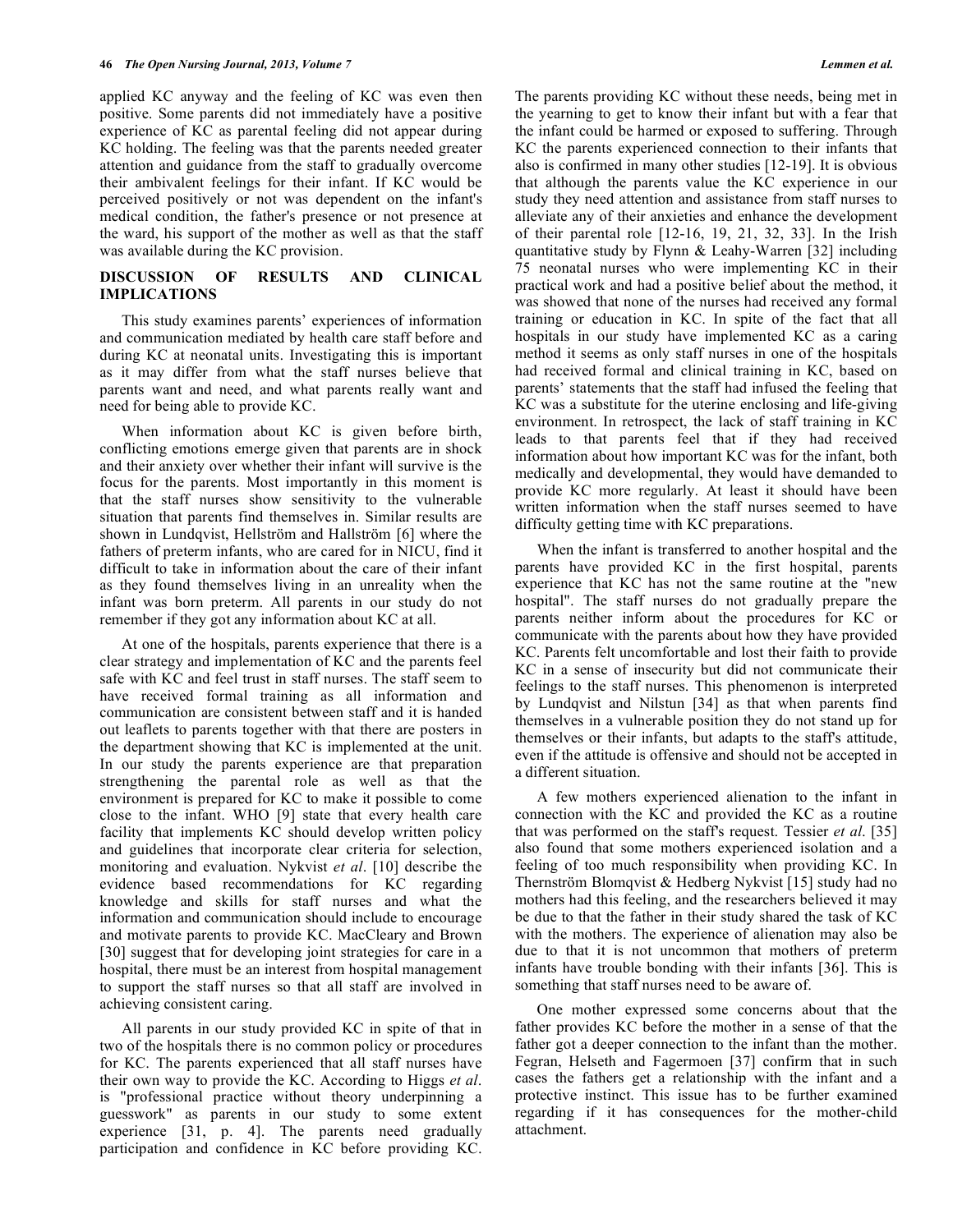Clinical implications for health care is that comprehensive education based on up to date research evidence detailing the benefits and risks of KC could be incorporated into new staff induction, and continuing education. Organisational support is needed to continuing education and to develop practice guidelines and protocols, to ensure the standardisation of information for parents and staff.

#### **DISCUSSION OF METHOD**

 Regarding trustworthiness the parents narrated vividly and richly about their experiences and the interviewers checked their understanding with follow-up questions. To add depth and insight to the interpretation, the findings were discussed at research seminars. Quotes from the interviews are used to verify that the findings were retrieved from the data. The initial limitation of the study is that it is a retrospective study and it is found that parents have difficulties remembering information and communication about KC due to that they are shocked after giving birth to a preterm infant. A prospective study in the form of an observational study might provide what is really going on related to both the information and communication the staff provide and what families are experiencing. During the analysis the authors realised that some interviews, to a great extent, was about the delivery that was not in agreement with the aim of the study. The main reason for this was the insufficient experience of the interviewers in carrying out interviews. However, in total the whole texts from the interviews included lots of meanings of the studied phenomenon. The seven families with Swedish origin and the other five families consisting of one parent originating from another European country can be an advantage as Sweden is a multicultural country. Another shortcoming of the study is that the authors became more aware of the education that each neonatal unit had regarding the KC. A survey of training programs in the KC on neonatal units in Sweden needs to be explored.

#### **CONCLUSION**

 For parents who participated in the study, the motive for practising KC was the desire to get close to their infant. Most of the parents had positive experience of KC. The information and communication from the staff gave courage and motivation for the parents to practice KC when the staff was well versed in the method and was coherent and supportive but gave conflicting emotions when the staff practised KC as a routine without deeper insight into the method's advantages and application. The challenge is to encourage neonatal staff nurses and hospital management to develop a written policy and guidelines that incorporate knowledge and skills to facilitate KC and give accurate and supportive information and communication to parents. Another challenge is to survey the education and training program that neonatal units offer the neonatal staff nurses in Sweden about KC.

## **CONFLICT OF INTEREST**

 The authors confirm that this article content has no conflict of interest.

## **ACKNOWLEDGEMENTS**

 The authors wish to thank the parents who participated in the study and devotedly shared their experience.

#### **REFERENCES**

- [1] Socialstyrelsen, 2011a. Graviditeter, förlossningar och nyfödda barn - Medicinska födelseregistret 1973-2009 – Assisterad befruktning 1991-2008. Stockholm: Socialstyrelsen (sid, 44). [In English: National Board of Health and Welfare, 2011a. Pregnancies, births and newborns – Medical Birth Register, 1973- 2009 – Assisted reproduction 1991-2008. Stockholm: National Board of Health and Welfare 2011a; p. 44.
- [2] Beck S, Wojdyla D, Say L, *et al*. The worldwide incidence of preterm birth: a systematic review of maternal mortality and morbidity. Bull World Health Organ 2010; 88: 31-8.
- [3] Socialstyrelsen, 2011b. Sveriges officiella statistik. Hälso- och sjukvård. Publiceringsår 2011. Bilaga 1 Graviditeter, förlossningar och nyfödda barn. Medicinska födelseregistret, 1973-2009. Stockholm: Socialstyrelsen. In English: National Board of Health and Wellfare, 2011a. Official statistics of Sweden. Health care. Publication 2011th Appendix 1 pregnancies, births and newborns. Medical Birth Register, 1973-2009. Stockholm: National Board of Health and Welfare, 2011b.] Available from: http://www.socialsty relsen.se/publikationer2011.2011-3-19/Documents/Bilaga%201.pdf
- [4] Danerek M, Dykes A-K. A theoretical model of parents' experiences of threat of preterm birth in Sweden. Midwifery 2008;  $24(4)$ : 416-24.
- [5] Lindberg B, Ohrlin K. Experiences of having a prematurely born infant from the perspective of mothers in northern Sweden. Int J Circumpolar Health 2008; 67(5): 461-71.
- [6] Lundqvist P, Westas LH, Hallstrom I. From distance toward proximity: Fathers' lived experience of caring for their preterm infants. J Pediatr Nurs 2003; 22(6): 490-7.
- [7] Flacking R, Ewald U, Nykvist Hedberg K, Starrin B. Trustful bonds: A key to ''becoming a mother'' and to reciprocal breastfeeding. Stories of mothers of very preterm infants at a neonatal unit. Soc Sci Med 2006; 62: 70-80.
- [8] Wigert H, Johansson R, Berg M, Hellström AL. Mothers' experiences of having their newborn child in a neonatal intensive care unit. Scand J Caring Sci 2006; 20(1): 35-41.
- [9] WHO. Kangaroo Mother Care: A practical guide. Geneva: World Health Organization 2003.
- [10] Nyqvist KH, Andersson GC, Bergman N, *et al*. Towards universal Kangaroo Mother Care: recommendations and report from the First European conference and Seventh International Workshop on Kangaroo Mother Care. Acta Paediatr 2010; 99(6): 820-6.
- [11] Cattaneo A, Davanzo R, Uxa F, Tamburini G. Recommendations for the implementation of Kangaroo Mother Care for low birthweight infants. International Network on Kangaroo Mother Care. Acta Pediatr 1998; 87(4): 440-5.
- [12] Neu M. Parents' perception of skin-to-skin care with their preterm infants requiring assisted ventilation. J Obstet Gynecol Neonatal Nurs1999; 28(2): 157-64.
- [13] Roller CG. Getting to know you: mothers' experiences of Kangaroo Care. J Obstet Gynecol Neonatal Nurs 2005; 34(2): 210- 7.
- [14] Leonard A, Mayers P. Parents' lived experience of providing kangaroo care to their preterm infants*.* J Interdiscip Health Sci 2008; 13(4): 16-28.
- [15] Thernström BY, Hedberg NK. Swedish mothers' experience of continues Kangaroo Mother Care. J Clin Nurs 2010; 20(9- 10): 1472-80.
- [16] Thernström BY, Rubertsson C, Kylberg E, Jöreskog K, Hedberg NK. Kangaroo Mother care helps fathers of preterm infants gain confidence in the parental role. J Adv Nurs 2011; 68(9): 1988-96.
- [17] Dalbye R, Calais E, Berg M. Mothers' experiences of skin-to-skin care of healthy full-term newborns – A phenomenology study. Sex Reprod Healthc 2011; 2: 107-11.
- [18] Tallandini MA*,* Scalembra C*.* Kangaroo Mother Care and motherpremature infant dyadic interaction*.* Infant Ment Health J 2006; 27: 251*-*75*.*
- [19] Nagorski Johnson A. The maternal experience of kangaroo holding. J Obstet Gynecol Neonatal Nurs 2007; 36: 568-73.
- [20] Erlandsson K*,* Christensson K*,* Fagerberg I. Fathers' lived experiences of getting to know their baby while acting as primary